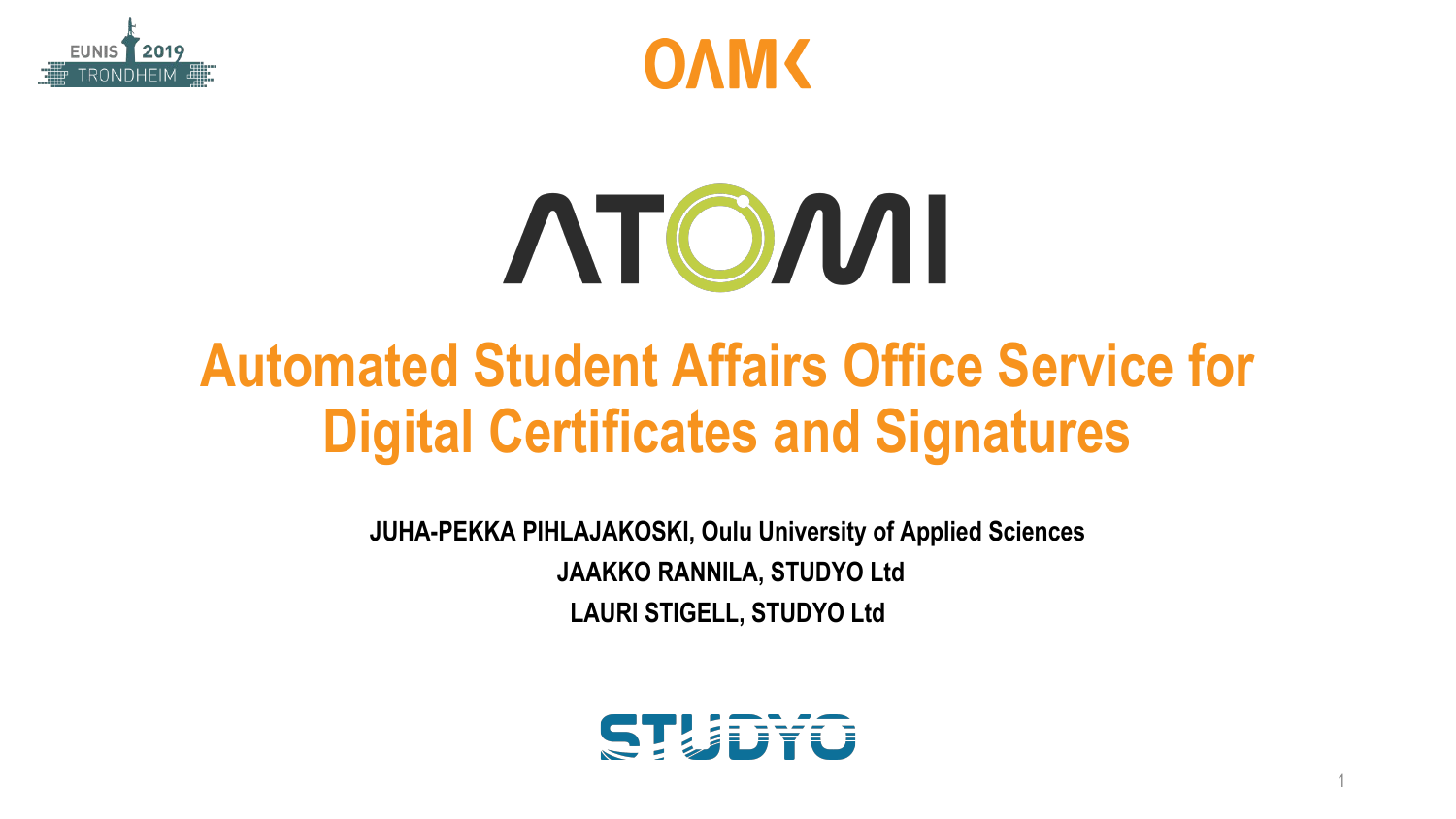

- Problem, Analysis, Solution
- Atomi in Oulu University of Applied Sciences (OUAS)
- Atomi key ideas and benefits
- Development roadmap
- Demo

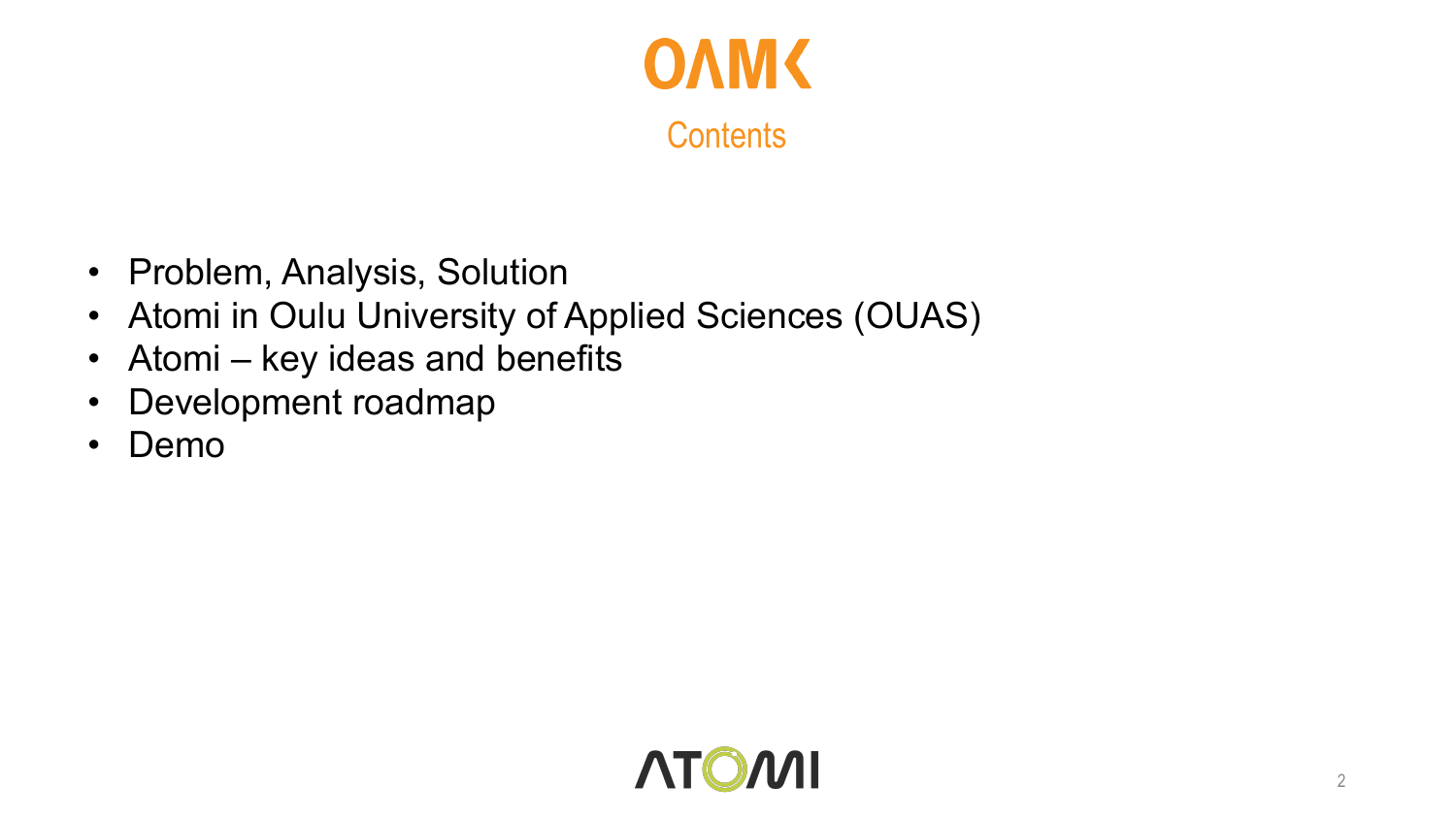

Problem, Analysis, Solution

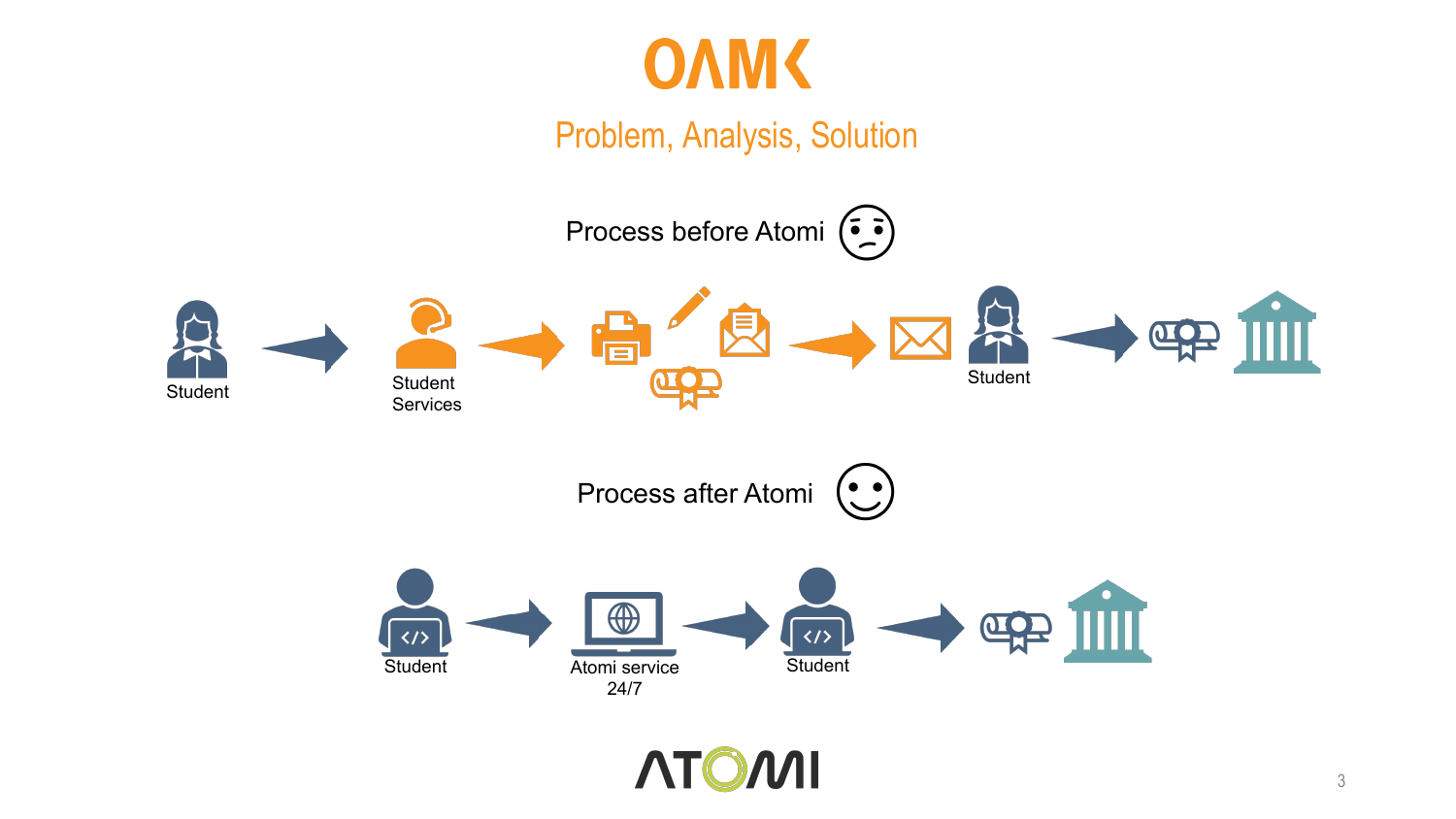

#### Atomi - Automated Student Affairs Office service for Digital certificates and signatures

Oulu University of Applied Sciences (OUAS) started using the Atomi service in production at the beginning of 2019. At the first phase OUAS enabled students to take two different digitally signed self-service reports: transcript of records and study certificate. Based on the number of reports taken out of the system within the first month, it is expected that OUAS reaches the return of investment already six months after the deployment.

OUAS has calculated that previously the average time one report could be delivered to the students was approximately 5 minutes from the request. It was estimated that students need about 20 000 such reports per year that should be signed. Time to produce those reports manually required up to 100 000 minutes = 1666,7 hours = 222 days of organisation's own work per year. After the deployment of Atomi, that time can be used for other purposes since the students can take reports as a self-service - within the seconds.

OUAS will broaden the use of Atomi in becoming months by putting more self-service reports available for the students. In addition OUAS is considering starting to use Atomi also in degree certificates signatures thus proceeding completely to electronic certificates.

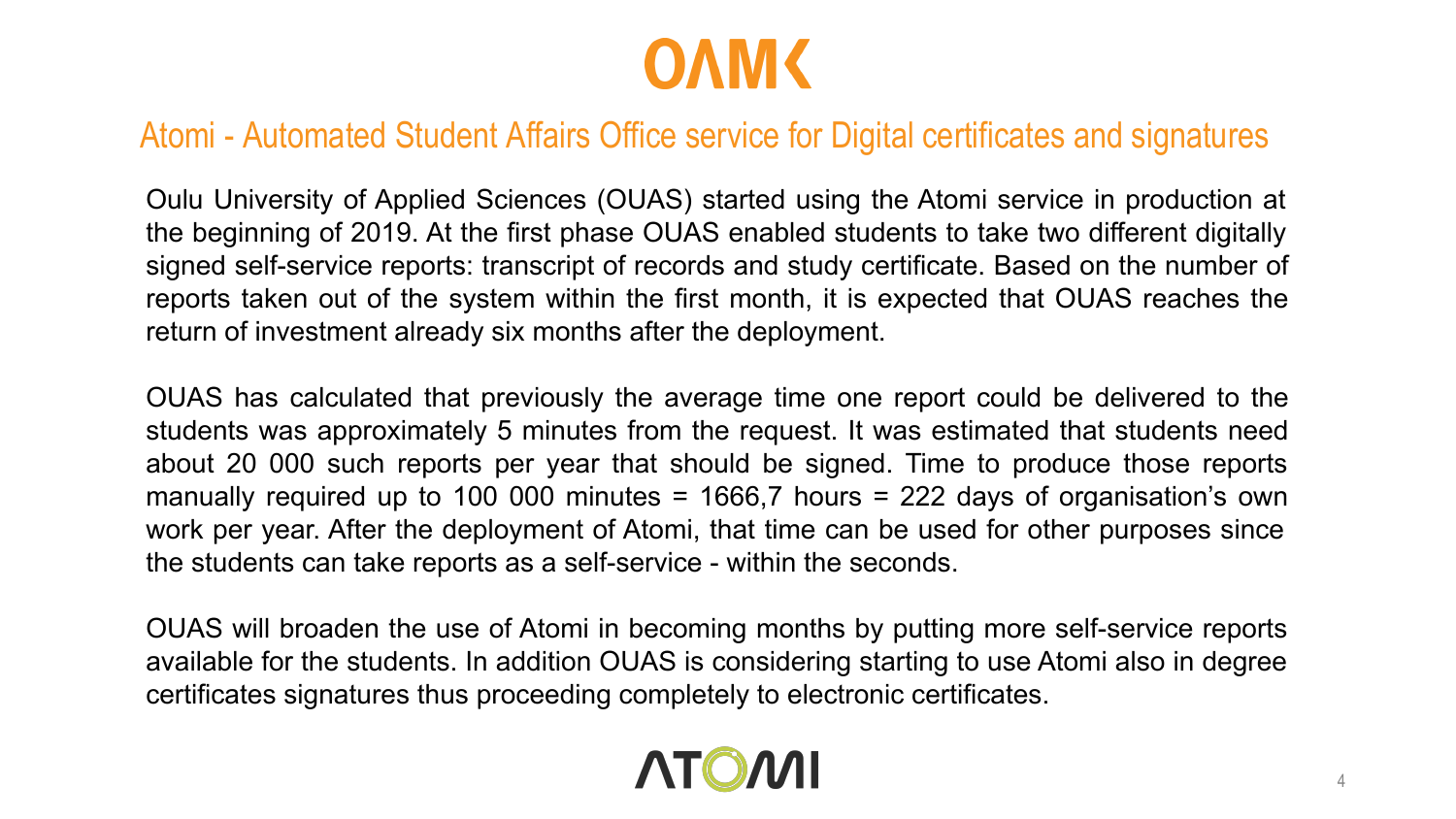

#### Atomi - Automated Student Affairs Office service for Digital certificates and signatures

- Atomi is the most rapidly expanding digital signature service used in the Finnish HEI sector
- Launched in November 2018, purchased by 7 Finnish HEI's by the end of May 2019
- Key ideas:

| Quickness /<br><b>Self-service</b><br>24/7             | <b>Easy to use</b>                              | <b>Reliability</b>                                                          | <b>Validation</b>                                                              | <b>Persistence</b>                                                          | <b>Pricing</b>                        |
|--------------------------------------------------------|-------------------------------------------------|-----------------------------------------------------------------------------|--------------------------------------------------------------------------------|-----------------------------------------------------------------------------|---------------------------------------|
| Couple of clicks<br>has to be<br>enough                | Intuitive - no<br>need for user<br>training     | E-signature<br>certified by as<br>trustworthy<br>institution as<br>possible | <b>Recipient has to</b><br>be assured<br>easily the<br>document being<br>valid | Has to meet the<br>requirements of<br>long-term<br>preservation of<br>data. | <b>Predicted for the</b><br>customers |
| Almost<br>everything can<br>be done as<br>self-service | <b>Seamless</b><br>integration in<br><b>SIS</b> | In Finland by the<br><b>Finnish</b><br>Population<br><b>Registry</b>        | Atomi Validator<br>$-$ or reader<br>program's<br>functionalities               | Support for<br>PDF/A<br>conversion                                          | No transaction<br>fees                |

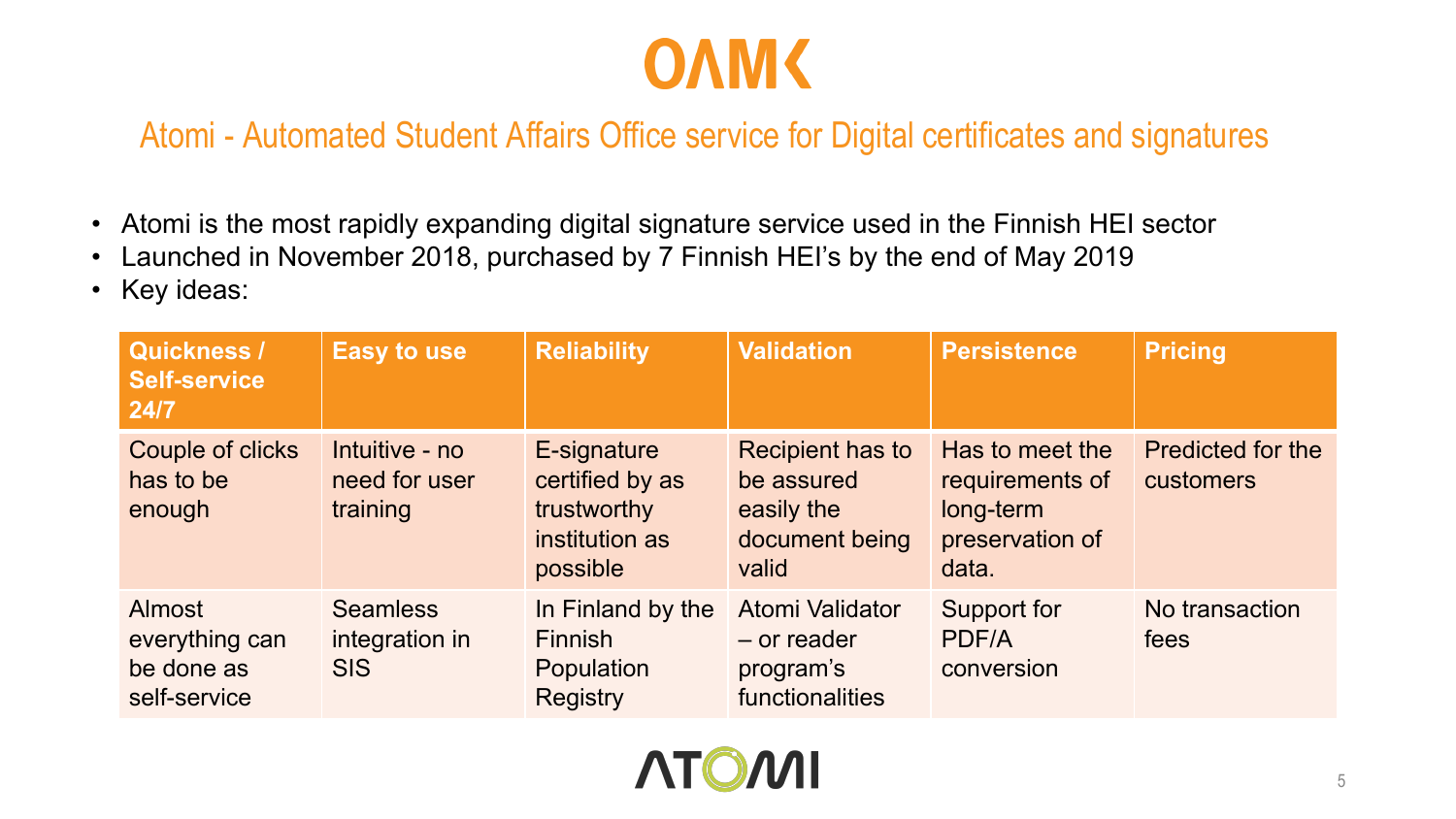

Atomi – Development Roadmap

- First version of Atomi was developed in four months
	- Included basic functionalities for ordering and validating the documents
- Latest features
	- Atomi Validator was published in March 2019
	- Support for graduation process was published in May 2019
- What's next?
	- Personal signatures
	- E-signatures for other (than students') documents

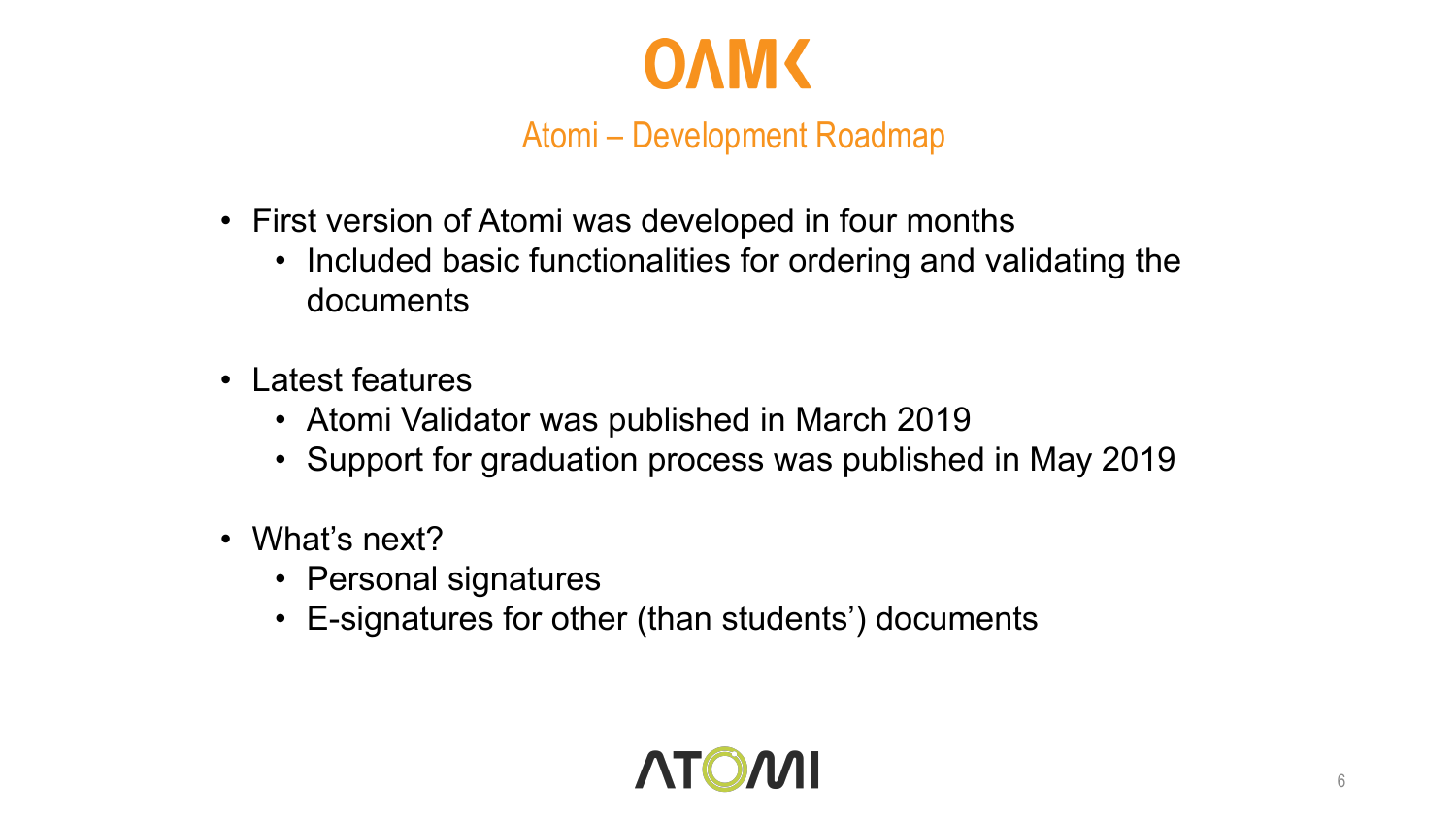## **OAM<br/>**